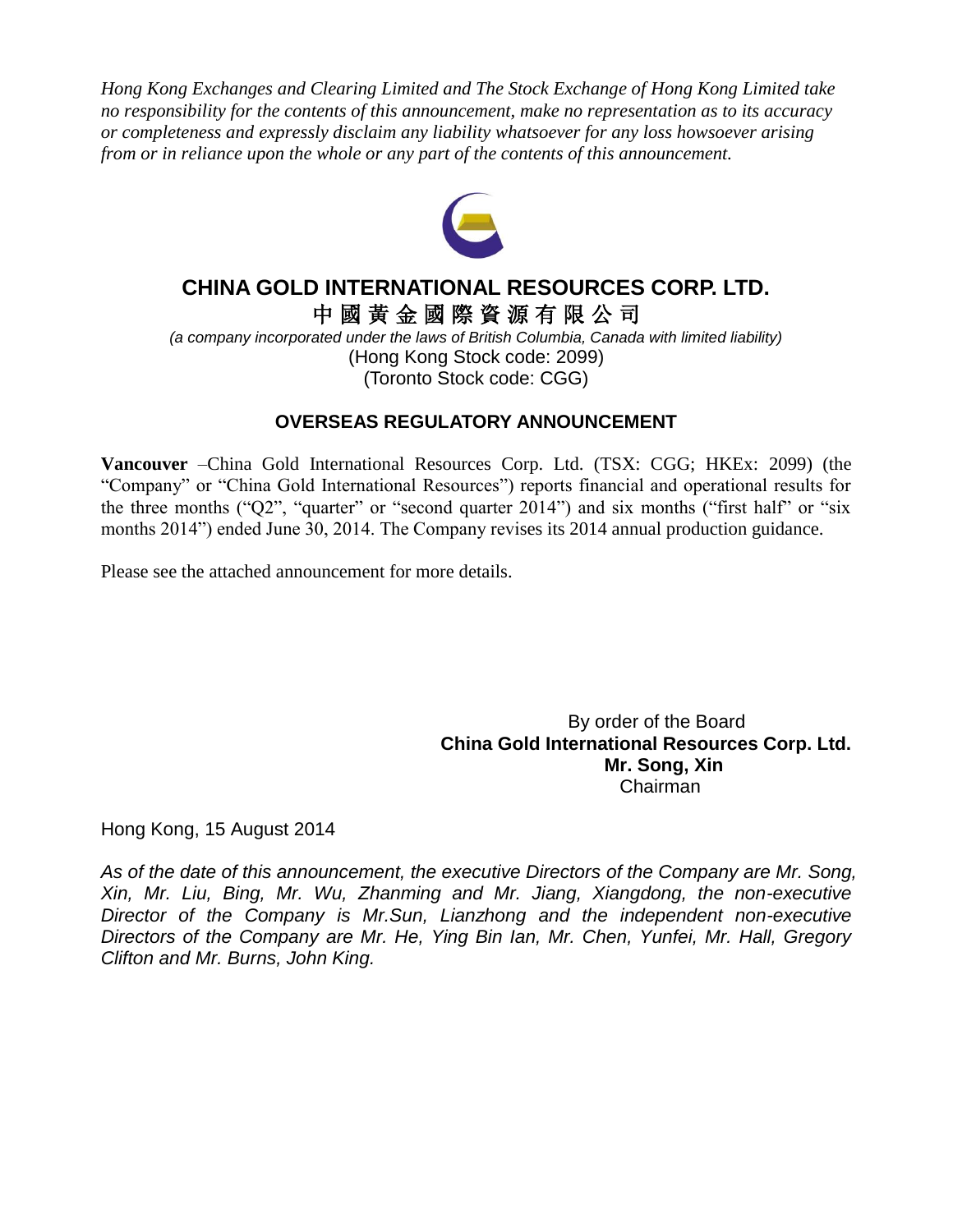

**\_\_\_\_\_\_**

#### **China Gold International Reports 2014 Second Quarter and First Half Results and Revises 2014 Annual Production Outlook.**

*The Company completes construction of the facilities for stage one of Phase II expansion at Jiama. The Company reduces total and cash production costs at both mines.*

VANCOUVER, August 14, 2014 - China Gold International Resources Corp. Ltd. (TSX: CGG; HKEx: 2099) (the "Company" or "China Gold International Resources") reports financial and operational results for the three months ("Q2", "quarter" or "second quarter 2014") and six months ("first half" or "six months 2014") ended June 30, 2014. The Company revises its 2014 annual production guidance.

#### *Selected Production and Financial Highlights: Q2 2014 Compared to Q2 2013*

- Consolidated revenues of US\$48.5 million for the second quarter of 2014 decreased by US\$33.1 million, from US\$81.6 million for the same period in 2013.
- Revenues from the Chang Shan Hao Gold Mine (the "CSH Mine", the "CSH Gold Mine" or "CSH") of US\$28.1 million (Q2, 2013: US\$46.2 million) decreased by US\$ 18.1 million due to a 35% decrease in gold sales volume and significantly lower gold prices.
- Revenue from the Jiama Copper-Gold Polymetallic Mine (the "Jiama Mine" or "Jiama") of US\$20.4 million (Q2, 2013: US\$35.4 million) decreased by US\$15 million due to a 27% decrease in copper sales due to changes in market demand. During the three month period, the Company was stockpiling the copper concentrate until market demand improves.
- Net income of the Company of US\$8.4 million for the three months ended June 30, 2014 decreased by US\$11.1 million from US\$19.5 million for the three months ended June 30, 2013.
- Gold production at the CSH Mine decreased to 24,571 ounces for the three months ended June 30, 2014, compared to 32,111 ounces for the three months ended June 30, 2013. Despite the higher grade of ore, gold output decreased due to lower recovery rates which were a result of longer leaching time with an increased height of the leaching heap.
- The cash and total production costs of gold per ounce for the three months ended June 30, 2014 decreased compared with the same period in 2013 due to the lower processing and waste rock removal costs during the current quarter.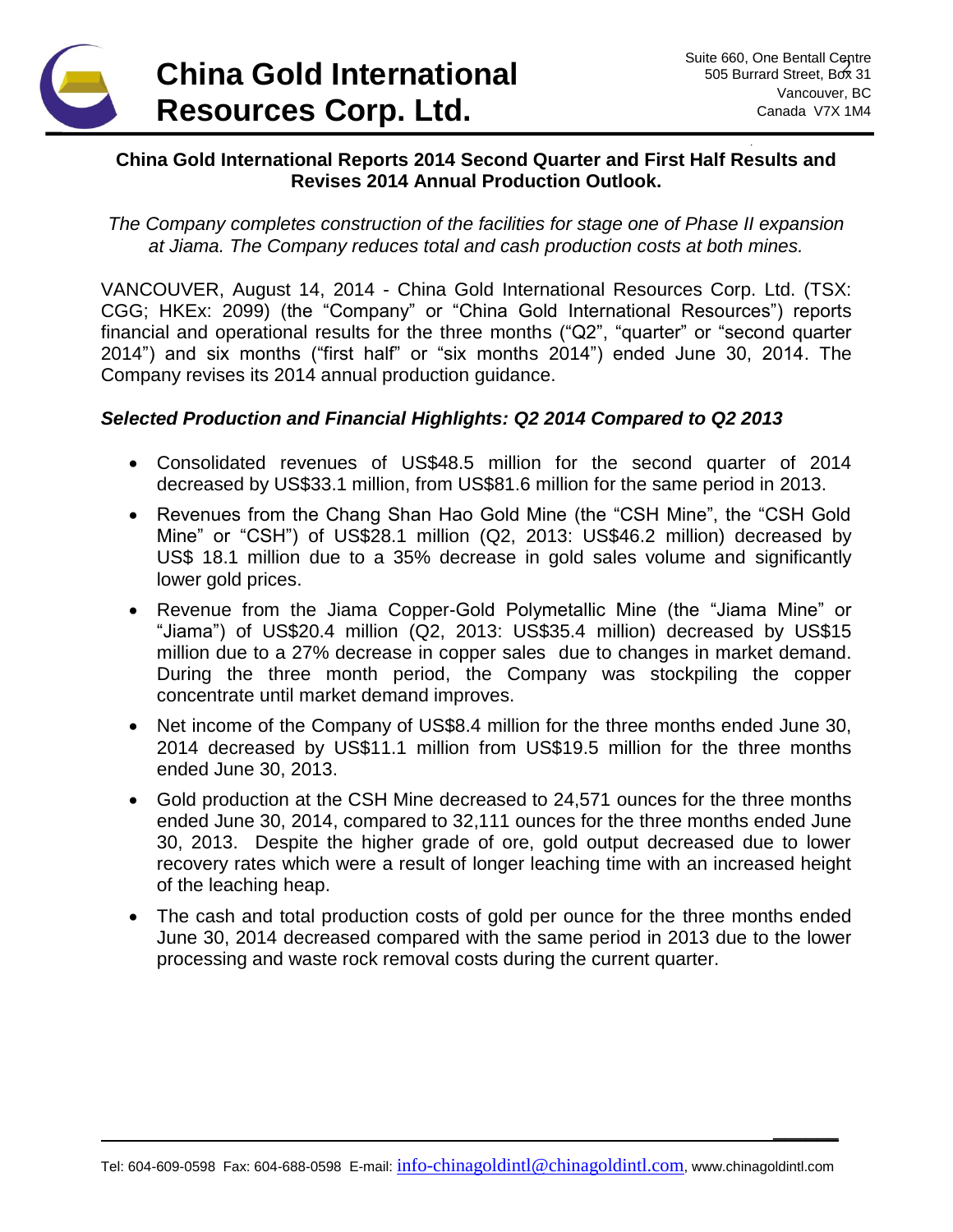

**\_\_\_\_\_\_**

| <b>CSH Mine</b>                                      | Three months ended June 30, |      |
|------------------------------------------------------|-----------------------------|------|
|                                                      | 2014                        | 2013 |
| Total production cost (US\$) of gold per ounce       | 733                         | 877  |
| Total Cash production cost* (US\$) of gold per ounce | 446                         | 734  |

*\** Non-IFRS measure

- Copper production from the Jiama Mine amounted to 9.6 million pounds during the three months ended June 30, 2014 compared to 7.7 million pounds during the three months ended June 30, 2013.
- Cash and total production cost of copper per pound decreased in Q2, 2014 compared with the same period in 2013 due to the increase in the grade of ores during the current period.

| Jiama Mine                                                                     | Three months ended June 30, |      |
|--------------------------------------------------------------------------------|-----------------------------|------|
|                                                                                | 2014                        | 2013 |
| Total production cost* (US\$) of copper per pound<br>after by-products credits | 1.78                        | 2.11 |
| Cash production cost** (US\$) of copper per pound<br>after by-products credits | 1.09                        | 1.55 |

\* Production costs include expenditures incurred at the mine sites for the activities related to production including mining, processing, mine site G&A and royalties etc.

\*\* Non-IFRS measure

#### *Selected Financial Highlights: First Half 2014 Compared to First Half 2013*

- Consolidated revenues of US\$85.2 million for the first half of 2014 increased by US\$73.2 million, from US\$158.4 million for the same period in 2013.
- Revenues from the Chang Shan Hao Gold Mine of US\$59.7 million (first half 2013: US\$93.6 million) decreased by US\$33.9 million due to a 27% decrease in gold sales volume and significantly lower gold prices.
- Gold produced by the CSH Mine amounted to 51,689 ounces, compared to 64,274 ounces for the same period in 2013. The decrease is due to longer recovery periods as a result of the increased height of the leaching heap.
- Revenue from the Jiama Copper-Gold Polymetallic Mine of US\$25.5 million (first half 2013: US\$64.7 million) decreased mostly due to a significant decrease in copper production during the first quarter of 2014, due to a seasonal electricity shortage experienced by the Jiama Mine.
- Net income of the Company of US\$9.7 million for the six months ended June 30, 2014, decreased by US\$24.9 million from US\$34.6 million for the six months ended June 30, 2013.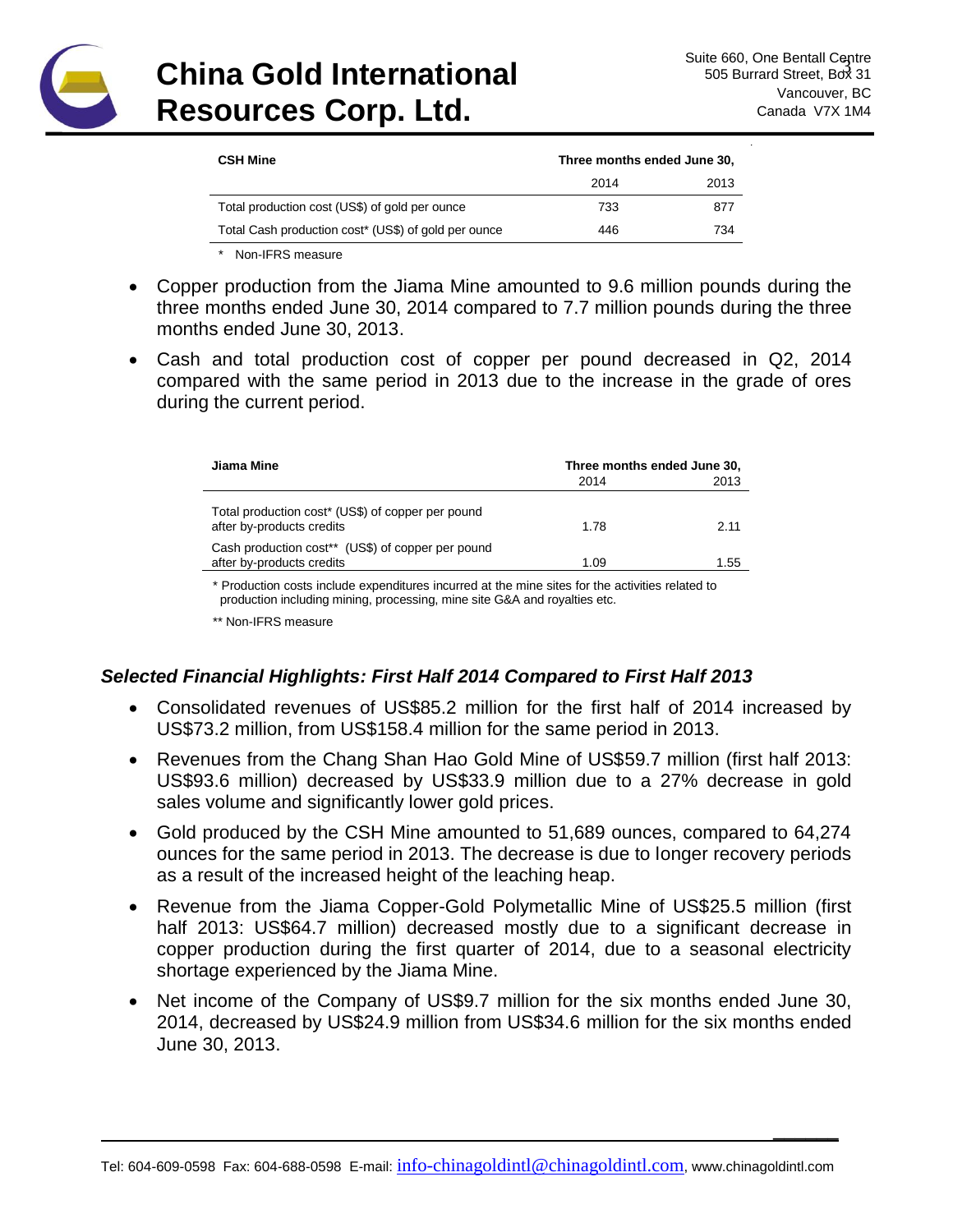**\_\_\_\_\_\_**

Mr. Bing Liu, the CEO and Executive Director of the Company, commented, "We have achieved numerous milestones so far in 2014. We have completed the first stage of construction of the Jiama Mine's Phase II expansion on time. We have successfully managed a US\$500 million bond issue. We are reducing costs at both of our mines. At the same time, our company and the rest of the industry are facing challenging market conditions. We believe our superior technical and operating experience and our ability to raise financing will help us weather this downturn in the industry and still deliver profits and growth to our shareholders".

### *Selected 2014 Operational Achievements*

- Phase II expansion at the Jiama Mine is progressing as planned. The first stage of Phase II expansion facilities construction, including ore storage silo, crusher, mills floatation circuits, thickeners, and power and water supply systems was completed in the second quarter of 2014. This increased the mill processing capacity from 6,000 tpd to 28,000 tpd. The pre-striping for open pits and ore transportation system for the first stage of the Phase II production facility will be completed in the second half of 2014. The new production facility is currently under testing. The output of copper concentrate from the first stage of the production facility is expected during the second half of 2014.
- The Company continues its company-wide cost reduction strategy which has resulted in significant decreases in total and cash operating costs for both mines.

### *2014 Revised Production and Operating Outlook for CSH and Jiama*

- On May 15, 2014, the Company reported expected 2014 annual gold production guidance to be 208,000 ounces. The Company revises this 2014 annual gold production guidance to 165,000 ounces. This is an 11% increase from the 2013 actual gold output of 148,326 ounces of gold. The revision of the forecast is due to the longer commissioning period of the expansion at CSH, caused by repair and reinforcement of the heap leach pad. In addition, the revision is in consideration of the longer gold recovery period due to the increased heap leach height which resulted in reduced gold production in the first half of 2014. The company has sufficient funding and operational and technical expertise to successfully resolve those challenges.
- In the first half of 2014 the Company had reported that its ongoing initiatives to increase production, productivity and efficiency at the Jiama Mine were expected to enable it to meet its previously mentioned 2014 production guidance of approximately 50 million pounds of copper. The Company revises its 2014 expected copper production guidance to 28.6 million pounds, which is a slight increase from the 2013 actual copper output of 28.3 million pounds. This revision is due to the reduced production in the first quarter of 2014, as Jiama experienced power supply shortages. In addition, the revision is in consideration of expected lower recovery rate from the high oxide ore from the south pit during the second half of 2014,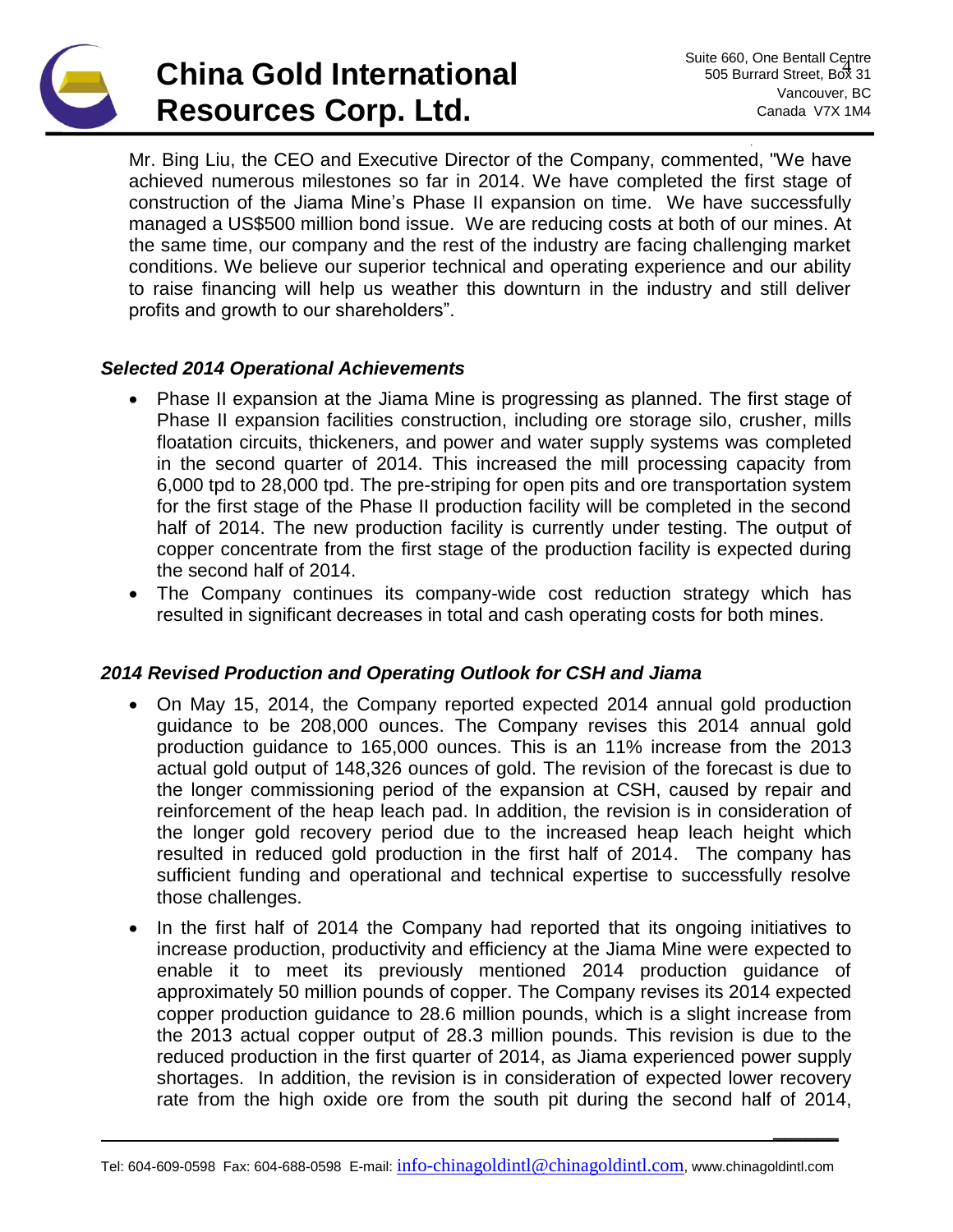**\_\_\_\_\_\_**

uncertainties relating to power supply shortage in the fourth quarter and duration of the commissioning period of the Phase II expansion.

- The Company will continue to leverage the technical and operating experience of the Company's controlling shareholder, China National Gold Group Corporation ("CNG"), to improve operations at its mines, increase production and minimize costs.
- To fulfill its growth strategy, the Company is continually working with CNG and other interested parties to identify potential international mining opportunities, mainly outside of China, which can be readily and quickly brought into production with the possibility of further expansion through continued exploration.

Analysts, investors, media and general public are encouraged to visit the Company's website, sedar.com or hkexnews.hk to view the complete set of the financial statements and MD&A or contact the Company with any questions.

#### *About China Gold International Resources*

China Gold International Resources Corp. Ltd. is based in Vancouver, BC, Canada and operates both profitable and growing mines, the CSH Gold Mine in Inner Mongolia, and the Jiama Copper-Polymetallic Mine in Tibet Autonomous Region of the People's Republic of China. The Company's objective is to continue to build shareholder value by growing production at its current mining operations, expanding its resource base, and aggressively acquiring and developing new projects internationally. The Company is listed on the Toronto Stock Exchange (TSX: CGG) and the Main Board of The Stock Exchange of Hong Kong Limited (HKEx: 2099).

For a detailed look at the financial statements and MD&A for the quarter ended March 31, 2013, please visit the Company's website at [www.chinagoldintl.com,](http://www.chinagoldintl.com/) The Stock Exchange of Hong Kong Limited's website at www.hkex.com.hk or SEDAR at [www.sedar.com.](http://www.sedar.com/)

For additional information:

**Elena M. Kazimirova Investor Relations Manager and Financial Analyst Tel:** +1.604.695 5031 **Email:** [info@chinagoldintl.com](mailto:info@chinagoldintl.com) **Website:** www.chinagoldintl.com

#### *Cautionary Note About Forward-Looking Statements*

*Certain information regarding China Gold International Resources contained herein may constitute forward-looking statements within the meaning of applicable securities laws. Forward-looking statements may include estimates, plans, expectations, opinions, forecasts, projections, guidance or other statements that are not statements of fact. Although China Gold International Resources believes that the expectations reflected in*